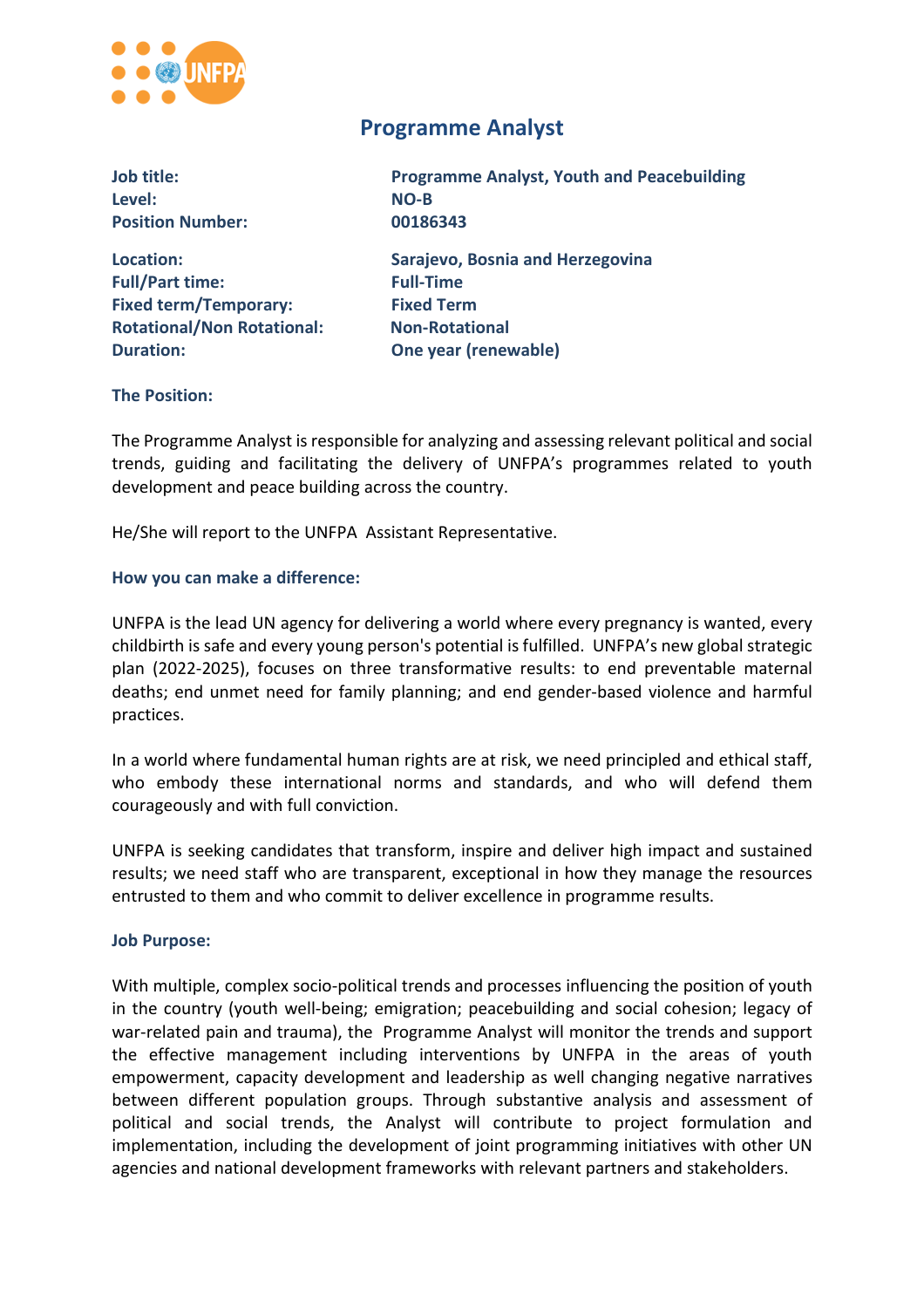

The Programme Analyst will also monitor/adapt implementation of project/programme activities in order to ensure achievement of planned results in line with results-based management principles and relevant organizational policies and procedures.

## **Responsibilities of Programme Analyst:**

- In collaboration with BiH Government counterparts at all levels, NGOs and other partners, contributing to the design and implementation of the country programme and its component projects, aligning with Governments' priorities and UNFPA country programme document .
- Ensuring appropriate monitoring and oversight mechanisms and systems are established and implemented across all youth and peacebuilding programs.
- Contextualizing Youth, Peace and Security (YPS) agenda in BiH through both direct support and empowerment of young people on one hand; and creation/sustaining of enabling environment for youth engagement (policies, structures, mechanisms).
- Harnessing and further expanding UNFPA BiH's partnerships with traditional and nontraditional partners including youth networks, religious leaders and communities, faithbased organizations (FBOs) and community influencers and interlocutors (artists and cultural workers; entrepreneurs; sportspeople) – all aimed towards transforming the narratives around youth engagement and participation in overall development of local communities in BiH.
- Expanding UNFPA BiH's digital portfolio (IT tools and mechanisms) that further facilitate youth participation in decision making, including their access to rights and services
- Working closely with UNFPA BiH's communications staff, to craft engaging public campaigns that focus public attention on youth issues (participation; health and wellbeing; equality; empowerment)
- Analyzing and interpreting the political and social environment relevant to UNFPA activities, and identifying opportunities for UNFPA assistance and intervention. Keeps abreast of new policy developments and strategies by analyzing policy papers, strategy documents, national plans and development frameworks, and prepares briefs and inputs for policy dialogue, technical assistance coordination, and development frameworks.
- Expediting and coordinating project implementation by establishing collaborative relationships with executing agencies, experts, institutions at all levels in BiH and other UN agencies facilitating timely and efficient delivery of project inputs and addressing training needs of project personnel.
- Assessing implications of new policy developments and strategies on programme execution, and ensuring their integration.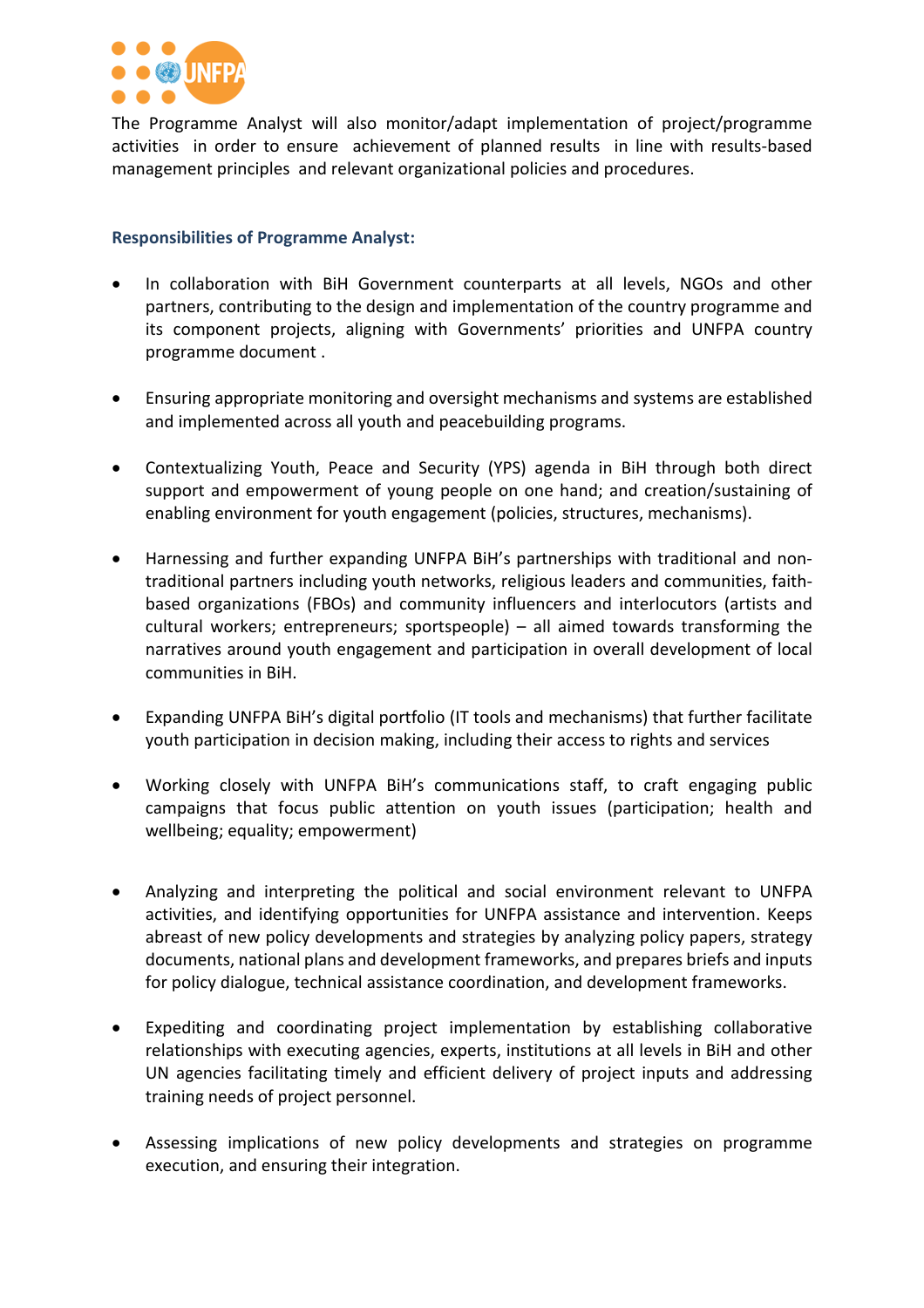

- Establishing collaborative relationships with executing agencies, experts, government counterparts and other UN agencies to facilitate timely and efficient delivery of project inputs.
- Analyzes and reports on programme and project progress in terms of achieving results, using existing organizational monitoring and evaluation tools and introducing new mechanisms and systems; identifies constraints and resource deficiencies and recommends corrective action. Monitors projects expenditures and disbursements to ensure delivery is in line with approved project budgets and to realize targeted delivery levels.
- Assisting in implementing knowledge management strategies to capture lessons learned and best practices, sharing these with management for future planning and supporting training needs of project personnel.
- Taking a proactive lead in resource mobilization strategy of the Country Office, by ensuring preparation of relevant documentation, i.e. project documents, project summaries, conference papers, speeches, briefing notes, donor profiles, and participating in related meetings and public events.
- Serves in the relevant youth-related as well as peacebuilding and social cohesion mechanisms both within the UNCT as well as within other institutional groups.

## **Qualifications and Experience:**

### **Education:**

Advanced degree in International Relations, Political Science, Management, Human Rights, Gender studies or any other degree relevant to the subject matter.

### **Knowledge and Experience:**

At least two years of relevant work experience in the area of youth empowerment and/or peace-building in the Balkans

- Experience in programme management and coordination of projects
- Deep understanding of Youth, Peace and Security (YPS) agenda
- Previous experience and successes in cooperation with youth networks, religious communities and faith-based organizations, and government authorities
- Demonstrated experience in conceptualizing, developing and deploying broad public awareness raising campaigns that utilize a mix of both new and traditional media and tools
- The ability for advocacy and advancing a policy oriented agenda would be an asset
- Proven track record, practical experience and knowledge in promoting young people
- Familiarity with UN procedures and working methods, particularly with UNFPA agenda, policies and procedures is highly desirable.